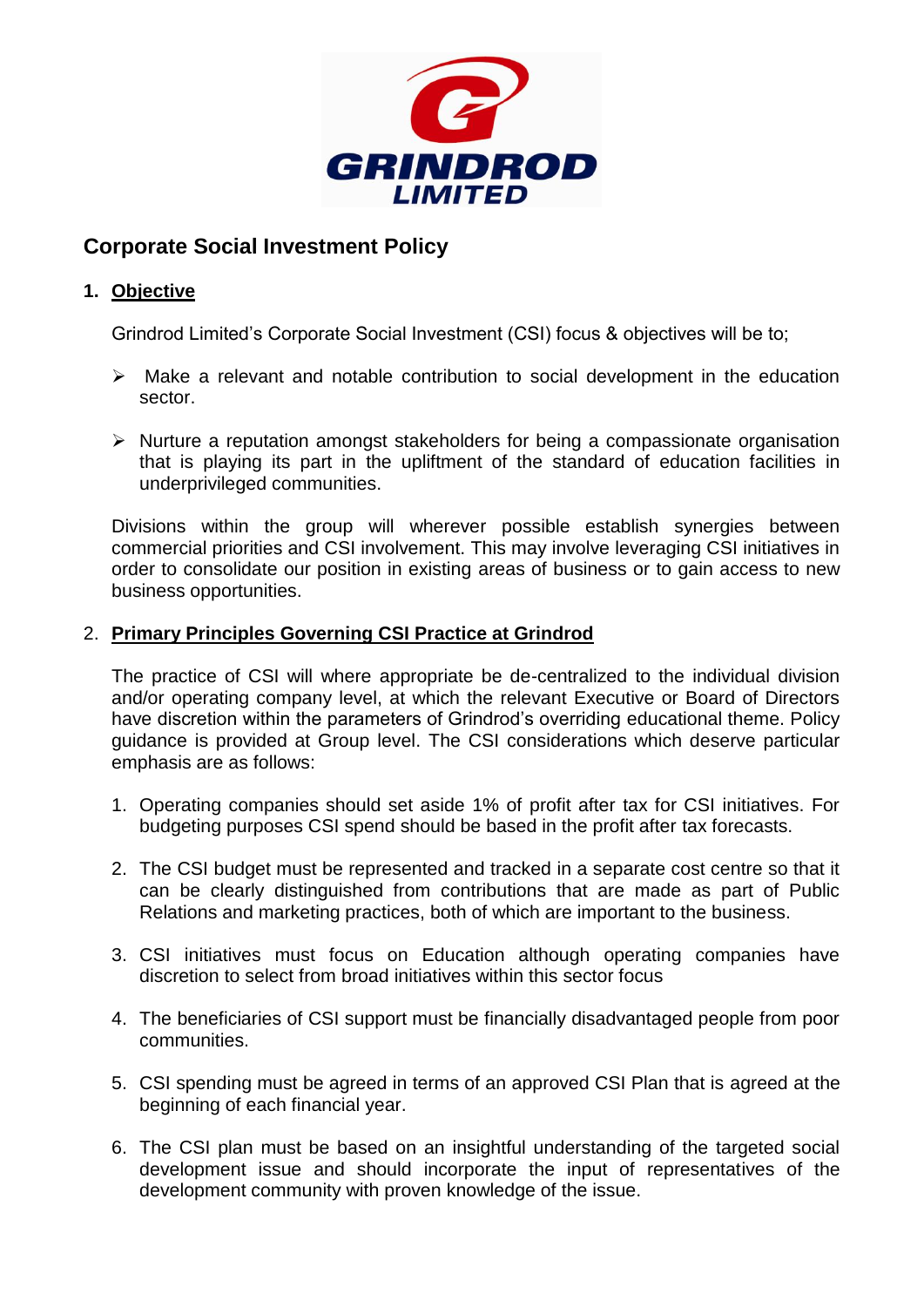- 7. CSI initiatives must be underpinned by realistic and measurable social development objectives. These should be supplemented but an understanding of the business benefits associated with involvement in the initiative.
- 8. The allocation of CSI resources should be based on quality of initiative impact rather than on the number of contributions made. Care must be taken not to dilute the impact of CSI spending by making token contributions to a wide variety of recipients.
- 9. Every reasonable effort should be made to synergize CSI efforts with those of other Group companies/divisions
- 10.The recipients of CSI support must be evaluated in terms of clear performance targets and should understand that continued support will be dependent upon their achieving these targets.
- 11.All initiatives must be approached on the basis of developing a long term sustainable relationship with selected schools or educational institutions.
- 12.Grindrod will invest, develop, drive and co-ordinate CSI projects that:
	- $\cdot$  are aligned with the core business of the company;
	- $\cdot$  are aligned with the values of the company
	- $\cdot$  leverage resources to make a meaningful contribution to address both the socio-economic challenges of Southern Africa and the needs of poor communities;
	- \* inspire, motivate and engender a passion and pride for Grindrod among directors and staff;
	- $\div$  enhance the Grindrod brand and reputation;
	- $\div$  enhance the company's BEE profile;
	- $\div$  support national and internal imperatives;
	- $\div$  improve relationship with external stakeholders;
	- ❖ have demonstrated measurable outcomes:
	- $\div$  profiles Grindrod as a good corporate citizen
- 13.Grindrod will not fund the following types of requests that are:
	- $\div$  Not aligned with the focus areas;
	- Not aligned with the company's business case;
	- ❖ Political parties;